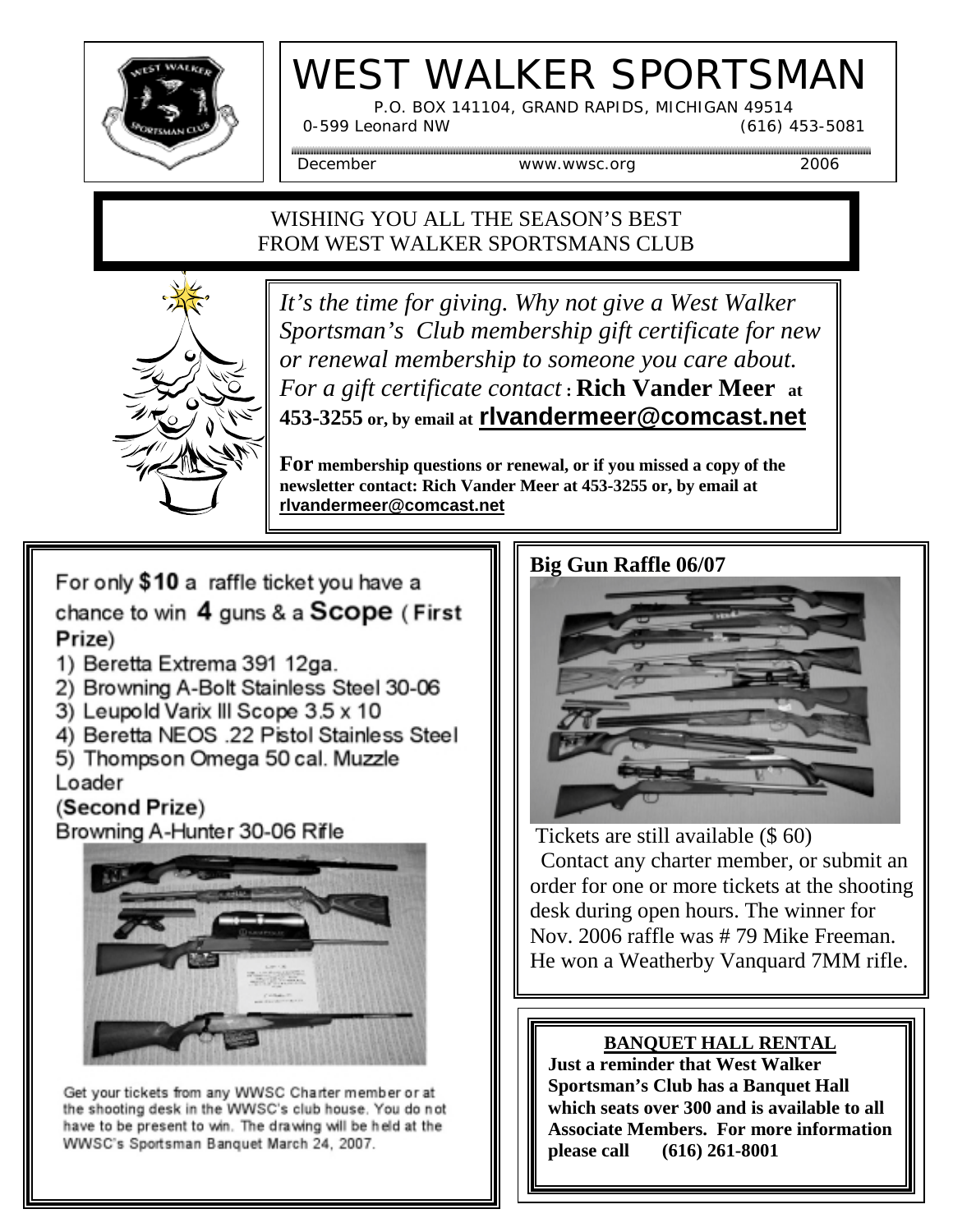#### **Winter Archery**

Thursday night league begins January 4, 2007 and ends March 22, 2007.

Sign up fee is \$10 and \$6 per week to participate. (Banquet same as the shot gun league) Saturday Kids Morning Class Begins January 6, 2007 and ends March 3, 2007. 9:00am for the beginners and 10:00am for advanced. Cost \$8

per week if do not have any archery equipment, \$6 if you use your own arrows, and \$4 if you use your own archery equipment.

Again we have 2 ASA (3D tournaments) scheduled. June 9 & 10 and July 21 & 22. Both of these tournaments are one day shoots, shot gun start at 9am and 1:30pm.

be signed up at the club by our range monitors. If your membership is about to expire or has, come see John, Art or Joe and they can take care of it when you arrive. The temporary card will allow you to shoot, and a permanent card will be received via mail 2 to 3 weeks later.



**JACKIE BOURGARD** (Charter Member) AND DAUGHTER ENJOYED A DUCK HUNT THIS FALL



WOMEN OF WWSC **ENJOYING THE 2006 HUNTING SEASON** 



**KASEY BYLSMA 14** who IS A TRAP GIRL AT WWSC GOT HER DEER THIS DEER SEASON.

#### **CLUB REMINDER:**

**1**. YOU MUST HAVE YOUR CARD WITH YOU !! OUR RANGE MONITORS ARE CHECKING EVERYONE. **2**. YOU MUST USE RANGE BENCHES WHEN SHOOTING. ALL SHOOTING MUST BE FROM INSIDE THE SHELTER **3**. **NO** HANDLING OF YOUR WEAPONS WHILE FELLOW MEMBERS ARE DOWN RANGE!! FOR RESPECT OF THOSE DOWN RANGE (AS YOU WOULD WANT FOR YOURSELF) PLEASE STEP BACK FROM YOUR BENCH AND LEAVE YOUR WEAPON'S ACTION OPEN. (*GOOD TIME TO CLEAN UP YOUR BRASS*) **4**. WHEN HANDLING YOUR WEAPON (LOADING OR UNLOADING) ALWAYS **Membership renewals and new members** can **all and the CROUND.** CROUND.

#### **Attention**

#### **CCW /CPL License Holders**

The original requirement to obtain a Michigan CCW license was to obtain training with the NRA course of: *Personal Protection in the Home.* This was a basic introduction course. In January, the NRA will be releasing a new course (five years in development) entitled: *Personal Protection Outside the Home.* This course is a two part process for completion.

**Part One**: This is an intermediate level shooting course (9 hours). It is designed to offer the essential knowledge and skills that must be mastered in order to carry, store and use a firearm safely and effectively for personal protection **outside** the home. A certificate for completion will be issued.

Part Two: Prerequisite to attend - completion of Part One. This is a five hour intensive advanced course covering special shooting and concealment techniques. Extensive dry fire and live fire exercises will be conducted.

 Only those students who have a taken the Personal Protection in the Home & Basic Pistol (Michigan's CCW/CPL) will be eligible to attend. The demand for this course will be high.

 As a NRA Senior Training Counselor (the only one in W. Michigan), I will be teaching / certifying current Training Counselors and Instructors so they will be authorized to teach this class. I will be training Limited size classes for individual CCW/CPL holders by mid-January.

Interested? Need more information? Contact: Barry Anderson NRA Senior Training Counselor **Barry45ACP@aol.com**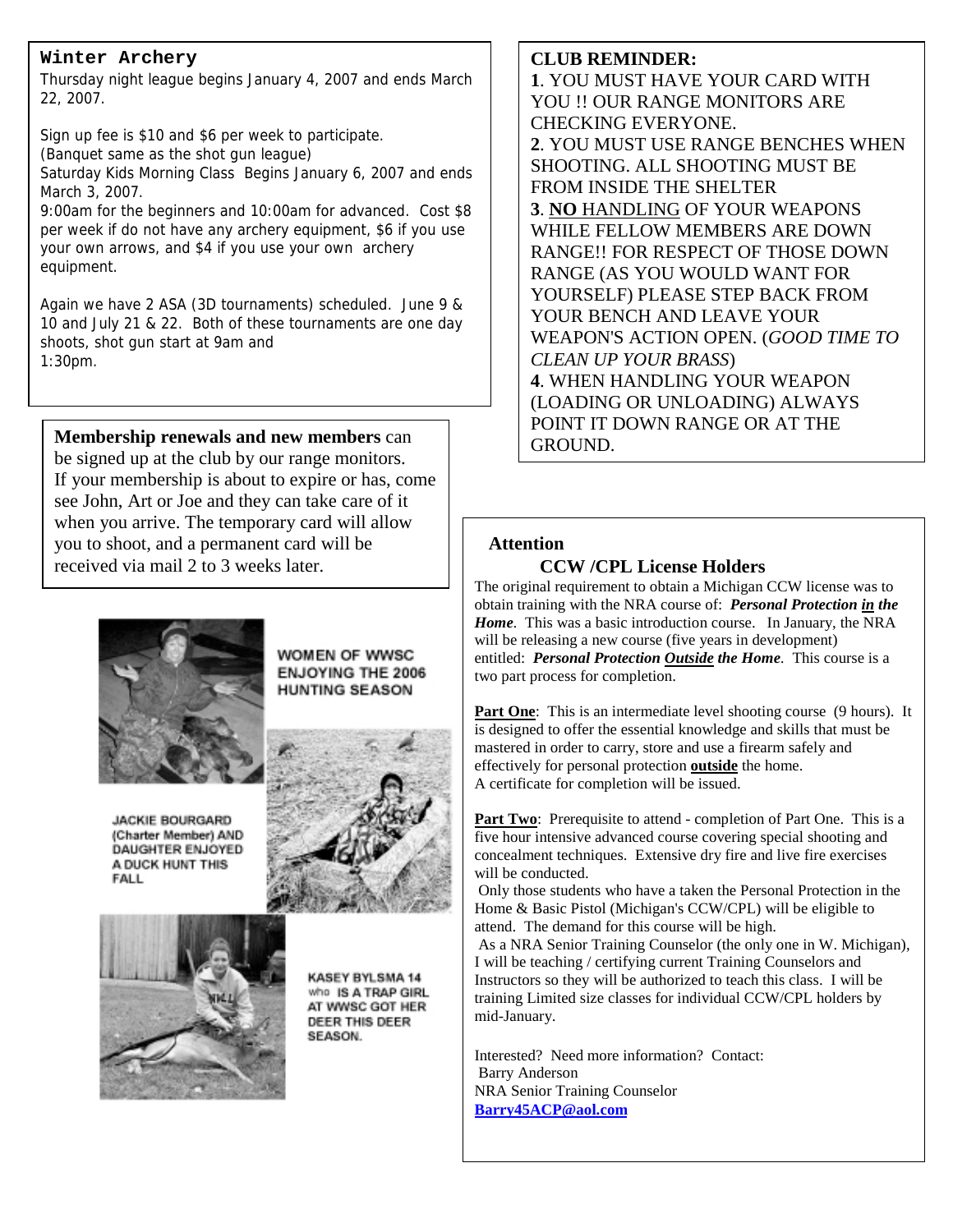| <b>SATURDAY</b>               | $\mathcal{L}$<br>TRAP & SKEET<br>10AM-2PM | $\sigma$<br>TRAP & SKEET<br>Cowboy Shoot<br>10AM-2PM<br>10AM   | $\overline{16}$<br>TRAP & SKEET<br>10AM-2PM        | 23<br>TRAP & SKEET<br>10AM-2PM                 | $\overline{\mathcal{E}}$<br>TRAP & SKEET<br>10AM-2PM   | $\circ$<br>Winter Shotgun<br>League 10AM-<br>Kids Archery<br>Classes 9AM<br>2PM |
|-------------------------------|-------------------------------------------|----------------------------------------------------------------|----------------------------------------------------|------------------------------------------------|--------------------------------------------------------|---------------------------------------------------------------------------------|
| FRIDAY                        |                                           | $\infty$                                                       | 15                                                 | 22                                             | 29                                                     | $\mathbf{v}$                                                                    |
| THURSDAY                      |                                           | $\overline{ }$<br>West Michigan<br>Duck Hunters<br>Meeting 7PM | $\overline{4}$<br><b>Charter Meeting</b><br>7:30PM | 21                                             | 28                                                     | 4<br>Evening Archery<br>League Starts<br>Hunters 7PM<br>WM Duck<br>7PM          |
| WEDNESDAY<br>DECEMBER<br>2006 |                                           | $\circ$<br>Trap & Skeet<br>6PM-10PM<br>9AM-12                  | 13<br>Trap & Skeet<br>GPM-10PM<br>9AM-12           | $\Omega$<br>Trap & Skeet<br>6PM-10PM<br>9AM-12 | 27<br>Trap & Skeet<br>GPM-10PM<br>9AM-12               | $\mathfrak{c}$<br>Winter Shotgun<br>League Stats<br>6PM-10PM<br>9AM-12          |
| MAY<br>TUESD                  |                                           | $\mathbf{v}$                                                   | $\overline{2}$                                     | $\overline{19}$                                | 26<br><b>Board</b><br>Meeting 7PM<br>WWSC <sub>1</sub> | $\mathbf{C}$                                                                    |
| <b>NONDAY</b>                 |                                           | 4<br>Meeting 7PM<br><b>NWTF</b>                                | $\Box$                                             | 18                                             | 25<br>Christmas Day<br>Closed<br>Club                  | <b>JANUARY 2007</b><br>New Years Day<br>Club Closed                             |
| <b>SUNDAY</b>                 |                                           | $\epsilon$<br>TRAP & SKEET<br>10AM-2PM                         | $\Omega$<br>TRAP & SKEET<br>10AM-2PM               | 17<br>TRAP & SKEET<br>10AM-2PM                 | $\overline{24}$<br>Closed                              | $\overline{31}$<br>Closed                                                       |